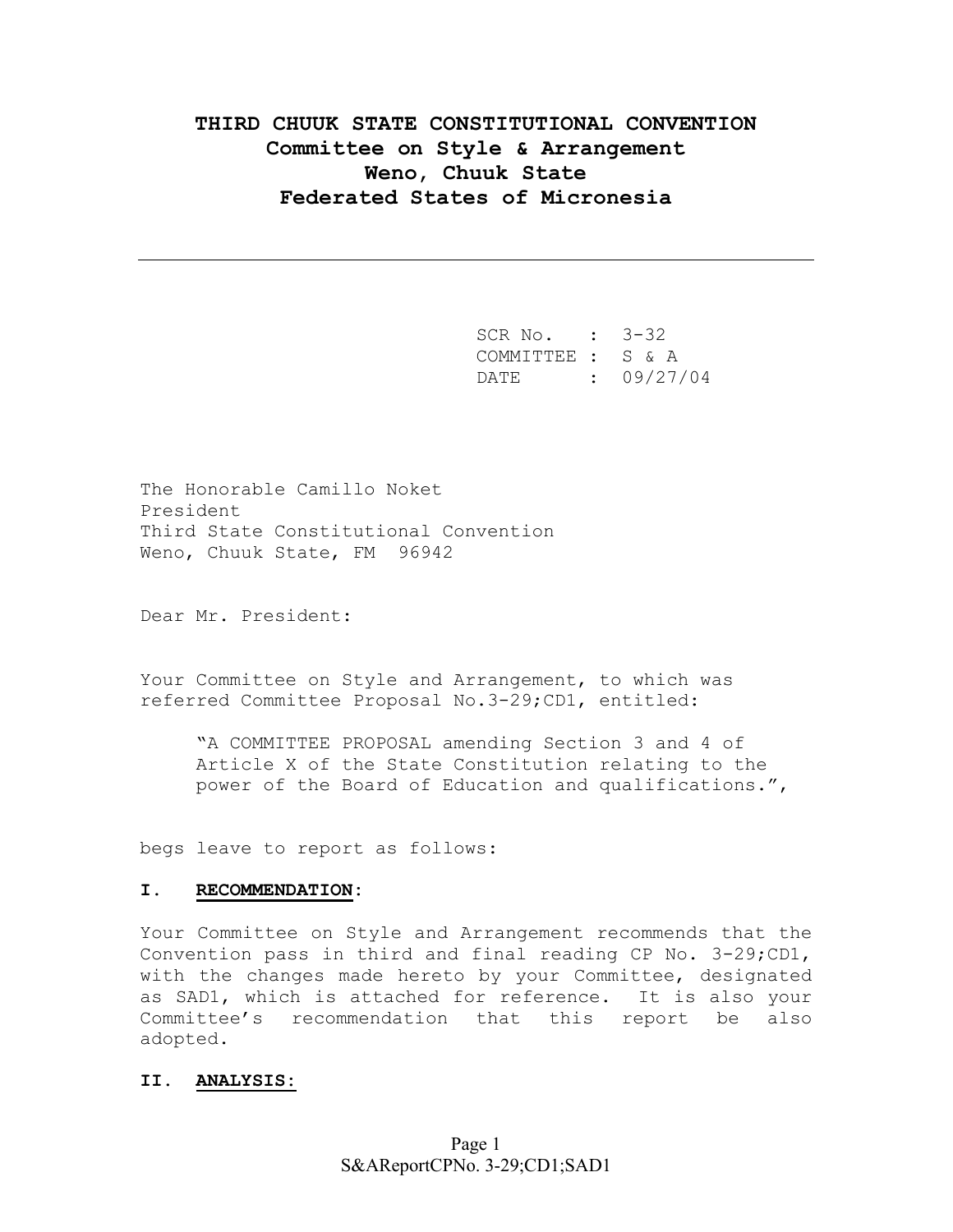## A. History.

This proposal came out of Delegate Proposal No. 3-92, to change the power of the Board of Education and also to increase its membership from 8 to 9, and other related aspect thereof.

## B. Findings.

Your Committee sees no necessary changes to be made to the subject proposal and is forwarding the same as is.

# C. Amendings.

There being none to make, your Committee submits the same proposal in the same version passed by the Convention during second reading, as CP No. 3-29;CD1.

# **III. CONCLUSTION.**

It is the conclusion of your Committee that this proposal be passed on third and final reading in its CD1 version as passed by during Plenary on second reading. It is also recommended that this report be also adopted by the Convention, to conclude the entire action on the referenced proposal.

Respectfully submitted,

## **STYLE & ARRANGEMENT COMMITTEE:**

Del. Minoru Mori, Chairman Del. Julio Raymond, V. Chairman

Chrmn. Peter Sitan, Member COW Chrmn. Jack Fritz, Member

 $\_$  , and the set of the set of the set of the set of the set of the set of the set of the set of the set of the set of the set of the set of the set of the set of the set of the set of the set of the set of the set of th